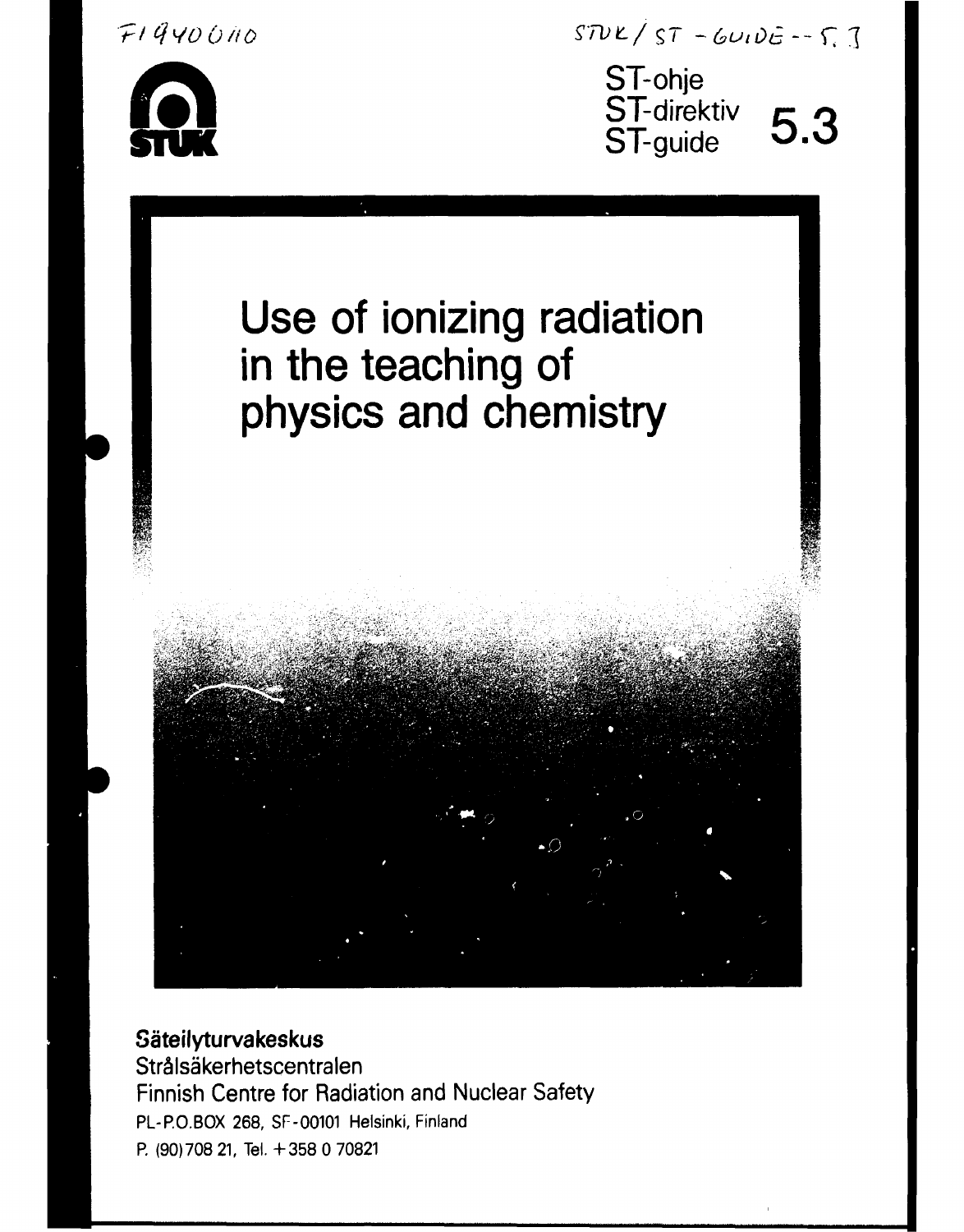### **Use of ionizing radiation in the teaching of physics and chemistry**

| General                                                                                                  | 3 |
|----------------------------------------------------------------------------------------------------------|---|
| Licensing of radiation use                                                                               | 3 |
| Use of radiation exempted from the safety license                                                        | 3 |
| Radiation appliances approved for educational use<br>Radiation appliances in the form of consumer goods. | 3 |
| <b>Exemption limits</b>                                                                                  | 4 |
| Licensed use of radiation                                                                                | 5 |
| Safety requirements                                                                                      | 5 |
| Limiting of radiation exposure                                                                           | 5 |
| Responsible person                                                                                       | 5 |
| Marking and storage of radiation sources                                                                 | 5 |
| Protection instructions                                                                                  | 6 |
| <b>Restrictions to use</b>                                                                               | 6 |
| <b>Bibliography</b>                                                                                      |   |
|                                                                                                          |   |

Appendix A Radiation safety when using demonstration aids Appendix B Definitions

This ST Guide takes effect on 1 February 1993 and will remain in force until further notice. It replaces SS Guide 5.3, "Use of ionizing radiation in the teaching of physics and chemistry", issued on 10 April 1987.

Helsinki 1993 Erweko Painotuote ISBN 951-47-8088-4 ISSN 0789-4619

 $-1$  ,  $-1$  ,  $-1$  ,  $-1$  ,  $-1$  ,  $-1$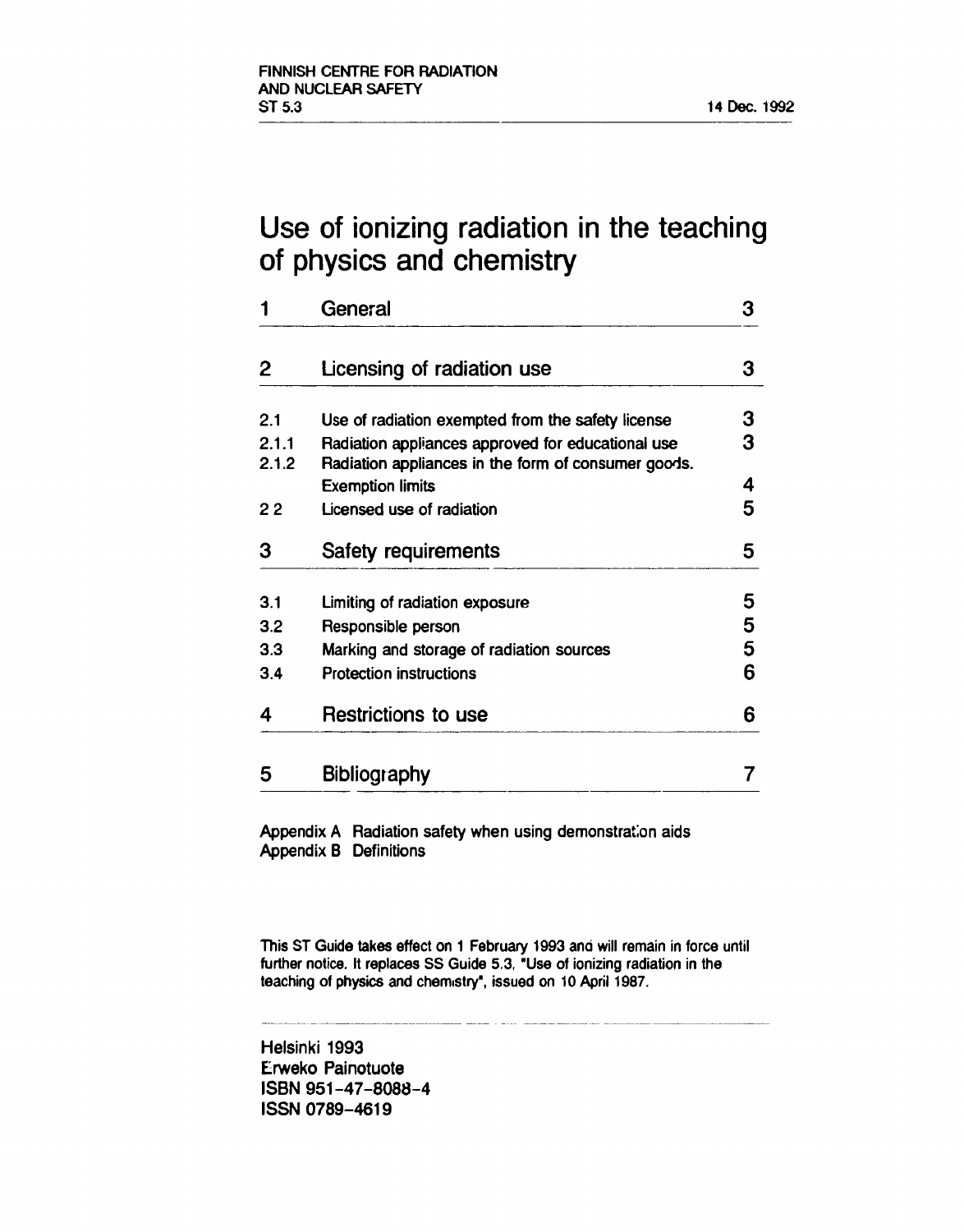### **Authorization**

**Under section 70, paragraph 2, of the Radiation Act (592/91), the Finnish Centre for Radiation and Nuclear Safety issues general instructions, known as Radiation Safety Guides (ST Guides), concerning the use of radiation and operations involving radiation.** 

**The Radiation Act stipulates that the party running a radiation practice is responsible for the safety of the operations. The responsible party is obliged to ensure that the level of safety specified in the ST Guides is attained and maintained.** 

**The instructions given in the ST Guides on actions and procedures are not absolutely binding, but if the responsible prty intends to use a procedure or method differing from those presented in an ST Guide, he must be able to prove that the procedure or method chosen ensures the same level of safety as that specified in the ST Guide.** 

**Radiation Protection Guides (SS Guides) issued before 1992 and listed at the end of this guide remain in force until further notice. SS Guides will be replaced by ST Guides whenever the need arises to alter their contents.** 

**Translation. Original text in Finnish.**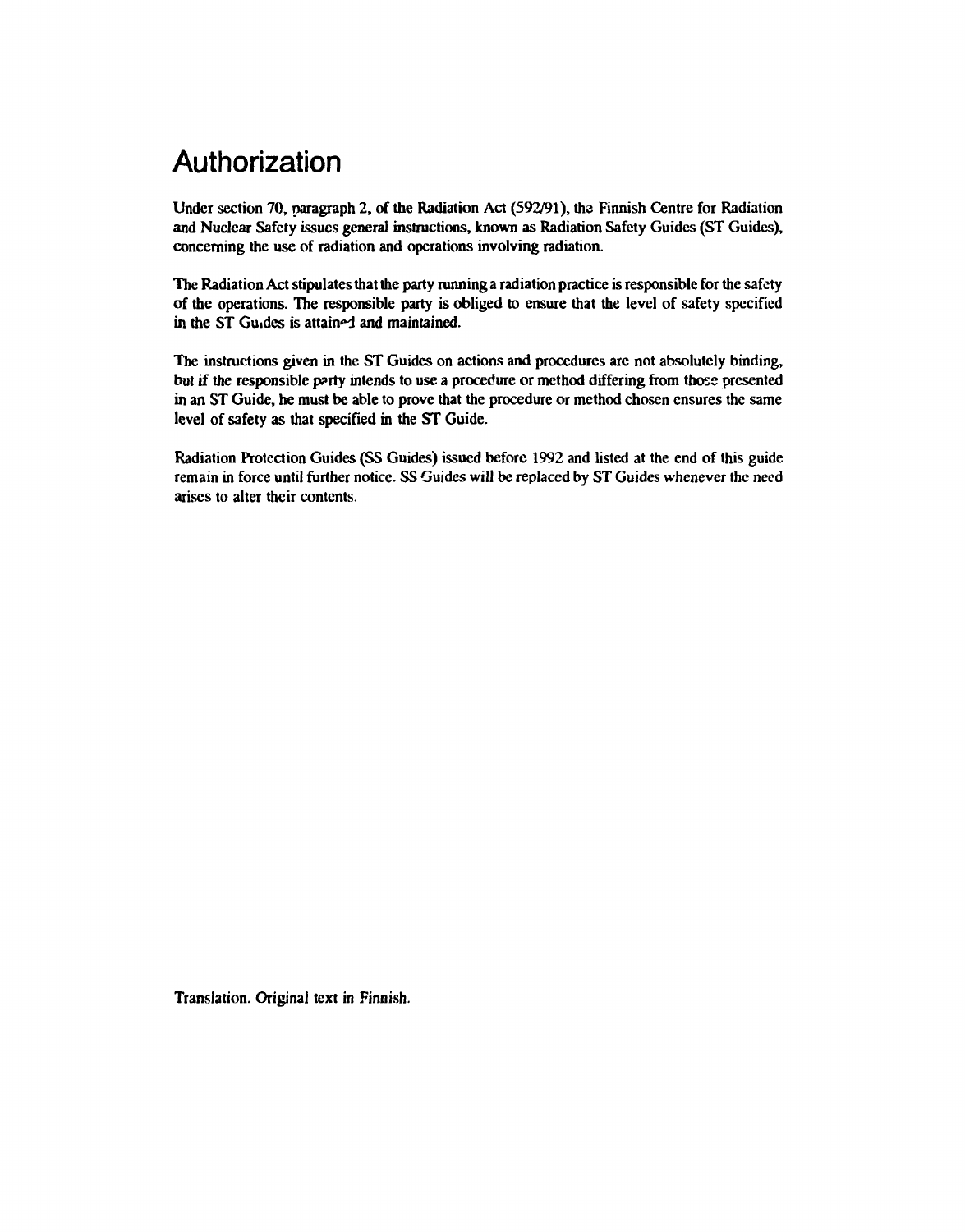### 1 General

Appliances producing ionizing radiation used in school education are usually of low power and the amount of radioactive material used as the source of radiation is small. Nevertheless, it is highly important to act with caution and follow the operating instructions during demonstrations and practical excercises in order to avoid radiation exposure of the pupils and teacher. Other important aspects in ensuring radiation safety include the good quality and condition of the appliances, as well as the strict observation of the regulations concerning the storage and disposal of radioactive materials. It is also important that the radiation meters used in teaching are modern and sufficiently sensitive to register ever: the slightest radiation.

This guide lays down the safety requirements for the use of radiation in school education as well as the principles regulating the use of ndiation sources without the safety license referred to in Section 16 of the Radiation Act (592/21). The guide covers the use of radiation sources emitting ionizing radiation in elementary schools and high schools, as well as the use of radiation in the teaching of physics and chemistry in vocational training institutions and corresponding educational institutions.

### 2 Licensing of radiation use

According to Section 16 of the Radiation Act (592/91), the use of radiation is generally not permitted without a safety license. Exemption from the safety license and grounds for such exemption arc specified in Section 17 of the Radiation Act, which states that the Finnish Centre for Radiation and Nuclear Safety may exempt a certain use of radiation from the safety license, if it can be ensured to a sufficiently reliable degree that such a use of radiation docs not constitute a health hazard or other danger.

### **2.1 Use of radiation exempted from the safety license**

### 2.1.1 Radiation appliances approved for educational use

In decision No. 1092/310/92, the Finnish Centre for Radiation and Nuclear Safety has exempted the use of teaching aids - which produce ionizing radiation electrically and which contain sealed sources - from the safety license, when the use of such radiation is related to the teaching of physics or chemistry in schools, vocational training institutions or corresponding institutions. The above-mentioned decision also supercedes the earlier decision, No. 1659/320/86, concerning the exemption of teaching aids from the safety license. The exemption decision sets the following requirements as the condition for granting exemption from the safety license:

- The radiation appliance shall be approved for educational use. A radiation appliance is approved for educational use, if it has been inspected by the Finnish Centre for Radiation and Nuclear Safety, or inspected and approved elsewhere as presupposed in an international treaty ratified by Finland.
- The school shall notify the Finnish Centre for Radiation and Nuclear Safety within one month after the acquisition of a radiation appliance, if so stipulated in the inspection documents of the appliance.
- The total activity of the radionuclides emitting alpha radiation in the radiation appliances possessed by the school shall not exceed 370 kBq.
- The school shall designate a person responsible for radiation safety whose task is to supervise that radiation protection regulations and instructions arc followed in the use and storage of radiation sources and in the disposal of radioactive waste.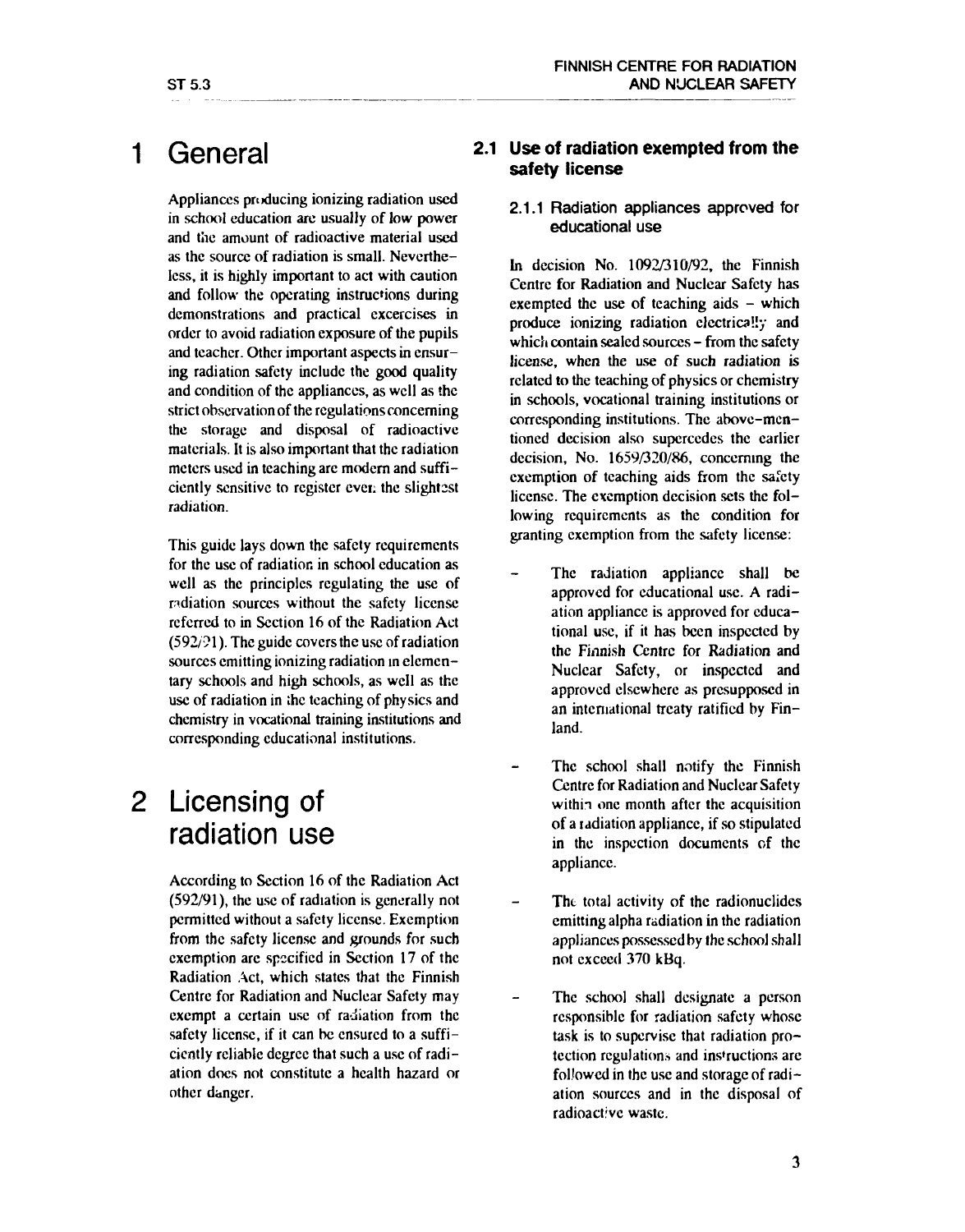**Any radiation sources containing radioactive material which are broken or no longer in use must be treated as radioactive waste. If necessary, the Finnish Centre for Radiation and Nuclear Safety shall be contacted for instructions concerning the disposal of the waste, unless the waste can be returned to the importer of the appliance.** 

**The importer or manufacturer of the appliance is responsible for applying for the inspection referred to in the exemption decision. If there is no mark of inspection or approval on the appliance or in the enclosed c^cuments, the Finnish Centre for Radiation and Nuclear Safety must be contacted for further information about the license and inspection requirements related to the use of the appliance. Any radiation appliances which the Finnish Centre for Radiation and Nuclear Safety has earlier approved in radiation use inspections in schools and educational facilities can still be used without the safety license, providing that the special conditions stipulated in the inspection documents and the restrictions on use specified here in Section 4 are observed.** 

#### 2.1.2 Radiation appliances in the form of consumer goods. Exemption limits

**The following uses of radiation have been exempted from the safety license directly on the basis of the Radiation Act or by separate decisions of the Finnish Centre for Radiation and Nuclear Safety:** 

- **The use of radiation appliances in the form of consumer goods. Such appliances include smoke detectors for domestic use and compasses containing radioluminous paint.**
- **The use of a radiation appliance which, due to the very small radiation exposure caused by it, has been exempted from control. Such appliances include machines emitting X-rays when the energy of the radiation does not exceed 5 keV, and appliances containing a**

**sealed source in which the activity docs not exceed the exemption limit.** 

- **The use of a radioactive material when the activity possessed at one time is less than the exemption limit, and the total activity acquired during one year is not more than ten times the exemption limit.**
- **The use of a radioactive material when the activity of the material is less than 100 Bq in one gram.**

**The exemption limits for radionuclides are presented in ST Guide 1.5. The exemption limits of the most commonly used radionuclides are as follows:** 

| $^{241}$ Am and $^{226}$ Ra           | 5 kBq     |
|---------------------------------------|-----------|
| <sup>60</sup> Co and <sup>90</sup> Sr | 50 kBq    |
| $137$ Cs                              | 500 $kBq$ |

**If the radiation appliances used as teaching aids are classified as consumer goods or exempted from control as specified above, it is not necessary to notify the Finish Centre for Rrdiation and Nuclear Safety about them. The license or notification procedure is not applicable to radioactive mineral or rock samples which schools may possess for teaching purposes cither.** 

**The use of unsealed sources - such as radioactive material in the form of a solution or powder - which are below the exemption limits is also exempted from the safety license. Instead of applying for a safety license, the school shall notify the Finnish Centre for Radiation and Nuclear Safety about the use of the unsealed sources. If radionuclide gener**ators, such as  $\frac{90}{5}$ **c** $\frac{90}{10}$ **Y** and  $\frac{137}{5}$ Cs/ $\frac{17}{10}$ **Ba**, are **used for generating unsealed sources, they shall be approved for teaching purposes according to section 2.1.1, even if the exemption limits arc not exceeded. However, it is advisable to avoid using radioactive materials as unsealed sources, unless such use is educationally essential.**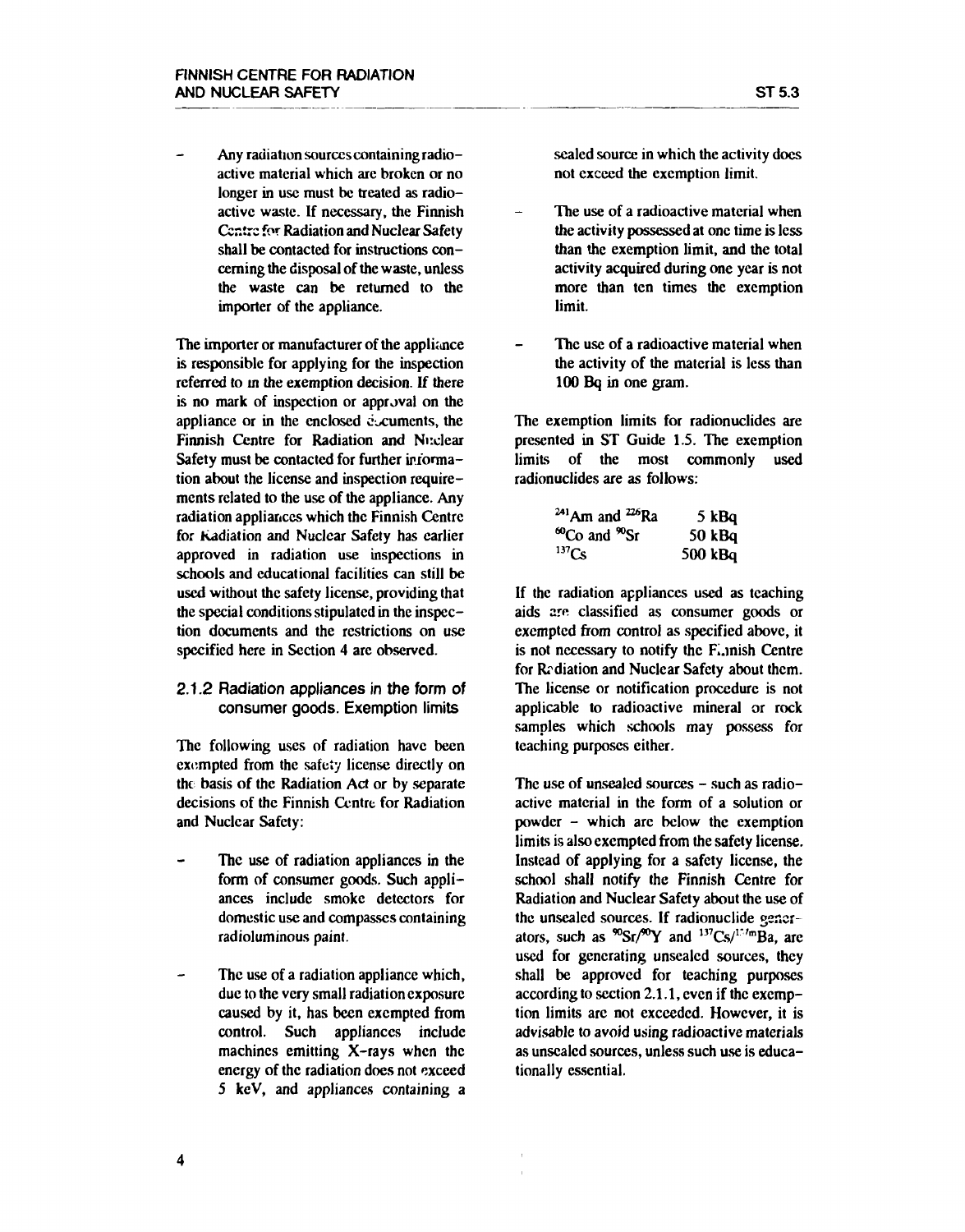### **2.2 Licensed use of radiation**

If radiation sources other than those exempted from the safety license as per section 2.1 are used in the teaching, the school shall apply to the Finnish Centre for Radiation and Nuclear Safety for a safety license. The application procedured for a safety license is stipulated in the Radiation Decree (1512/91). Depending on the nature and extent of the use of radiation, the safety license application shall contain sufficient information about such items as the locality where the radiation is used, radiation sources, protective and safety systems used, arranging for the monitoring of radiation exposure, as well as the handling of the rauioactive waste and rendering it harmless. Furthermore, a person who has completed an appropriate radiation protection course or proved his/her competence in a separate radiation protection hearing, shall be designated as a person responsible for the use of radiation. Application forms and additional information about applying for a safety license, or an exemption from the safety license on the basis of Section 17 of the Radiation Act (592/91), are available from the Finnish Centre for Radiatior and Nuclear Safety.

It is recommendab'e to arrange the use of radiation in high-school or elementary-school education in a manner not requiring a safety license.

### **3 Safety requirements**

### **3.1 Limiting of radiation exposure**

Accordingto the general principlesof radiation protection, exposure to radiation must be kept as low as is reasonably achievable. The use of radiation at schools shall be planned and arranged so that the effective dose caused by it to the teaching staff, pupils and other persons during one year docs not exceed 1 mSv. According to Publication No. 36 of the International Commission on Radiological Protection (ICRF), the recommended annual dose limit for pupils is 0.5 mSv. The dose "auscd by one demonstration to a pupil shall not exceed 0.05 mSv.

#### **3.2 Responsib'e person**

It is not necessary to have a safety license for the use of radiation referred to in section 2.1, but the school must designate a person responsible for radiation safety. It is preferable that the responsible person be one of the physics or chemistry teachers. The responsible person shall familiarize him/herself with the radiation safety regulations and instructions related to the use of teaching aids. The person shall also ensure that the radiation sources are in a good condition as regards radiation protection, and that there are operating and safety instructions and special regulations - which are made mandatory in the inspection documents of the radiation sources or other documentation readily available to the teachers for their demonstrations. A summarized list of the most essential instructions and radiation safety aspects should be drawn up and placed in the laboratory or the room where the radiation sources are stored. An example of such a summary can be found in App. A.

### **3.3 Marking and storage of radiation sources**

The radiation appliances shall be furnished with a sign warning about ionizing radiation. The radiation sources containing radioactive material shall also be furnished with a marking indicating the radionuclide in question, activity and the date at which the activity was determined.

The radiation sources shall be returned to their storage place immediately after the lesson. The storage place shall be lockable, and access to or opening of such a storage space is permissible only with the consent of the teacher or person responsible for adiation safety. The storeroom or storage cupboard in which radioactive materials arc stored must be furnished with a warning sign indicating danger of ionizing radiation. A list must be kept of the radiation sources, indicating the identification data of the radiation source, such as the manu-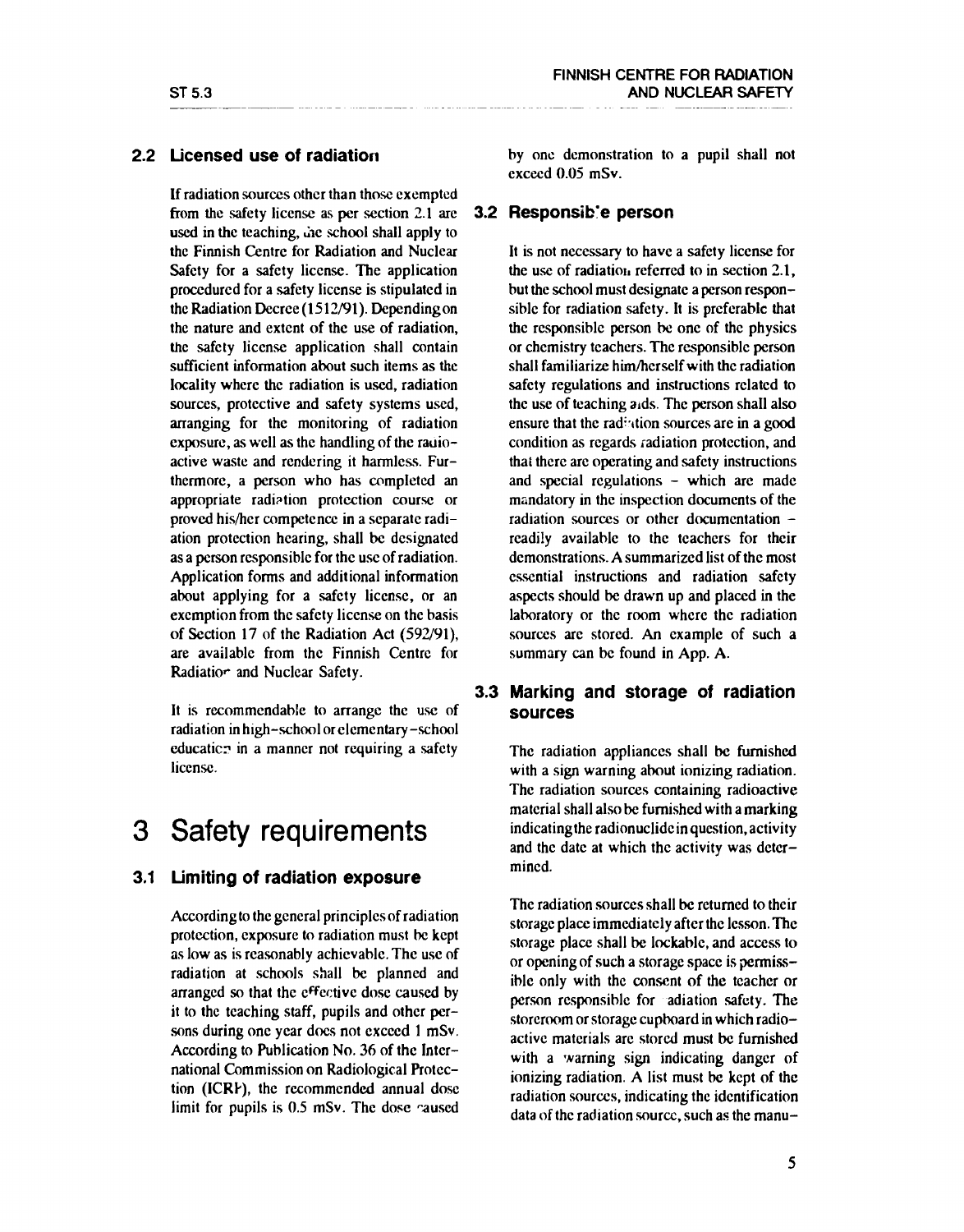When a radioactive material is removed as waste, the list must be furnished with a marking indicating when and where the material was removed and to where the waste has been delivered.

### **Protection instructions**

The teacher must make sure that the radiation sources are not used longer than is educationally necessary, and that the pupils do not handle the radiation sources needlessly or without supervision.

The area directly in front of the primary bean» of an X-ray appliance shall be kept free. The safety distance in other directions is usually 1.5 m.

The decrease in radiation intensity is directly proportional tc the square of the distance from the radiation source. Radiation exposure can, thus, be easily reduced by increasing the distance from the radiation source.

An example.

The dose rate of gamma radiation emitted by an unsealed point source containing 370 kBq of  $137$ Cs is 3.3  $\mu$ Sv/h at a distance of 10 cm from the source, but, according to the square rule, only 0.033 uSv/h at a distance of one metre.

A radiation source containing radioactive material shall not be kept outside its radiation shield for longer than is necessary. A radiation source removed from its shield shall be handled so that no part of the body is needlessly exposed to the radiation.

### **4** Restrictions to use

It is not allowed to use unshielded X-ray appliances in school education.

Cold cathode type discharge tubes may generate X-rays. Such X-rays are not dangerous if the voltage in the discharge tube docs not exceed 5 000 V. Therefore, an adjustable voltage source with a maximum voltage of more than 5 000 V shall not be used in connection with a discharge tube without a voltmeter or some other means of ensuring that the voltage does not exceed 5 000 V. A spark inductor may not be used as  $\epsilon$  voltage source for appliances generating  $\lambda$ -rays.

The above-mentioned discharge tubes include the following:

- a so-called Crookcs tube demonstrating the bending of cathode rays in a magnetic field,
- a Braun tube,
- cathode-ray tubes containing fluorescent material,
- a shadow cross tube,
- a tube for demonstrating the pressure of cathode rays,
- a tube for demonstrating the thermal effect of a cathode ray, and
- $\overline{a}$ a canal ray tube.

<sup>226</sup>Ra sources which have been in use for more than 10 years shall not be used prior to ensuring their tightness. A leakage test in accordance with section 7 of standard SFS 5111 shall be carried out once a year or prior to starting the demonstration at the latest. If a leak is noticed in a scaled source, the use of such source must be terminated and it shall be treated as radioactive waste.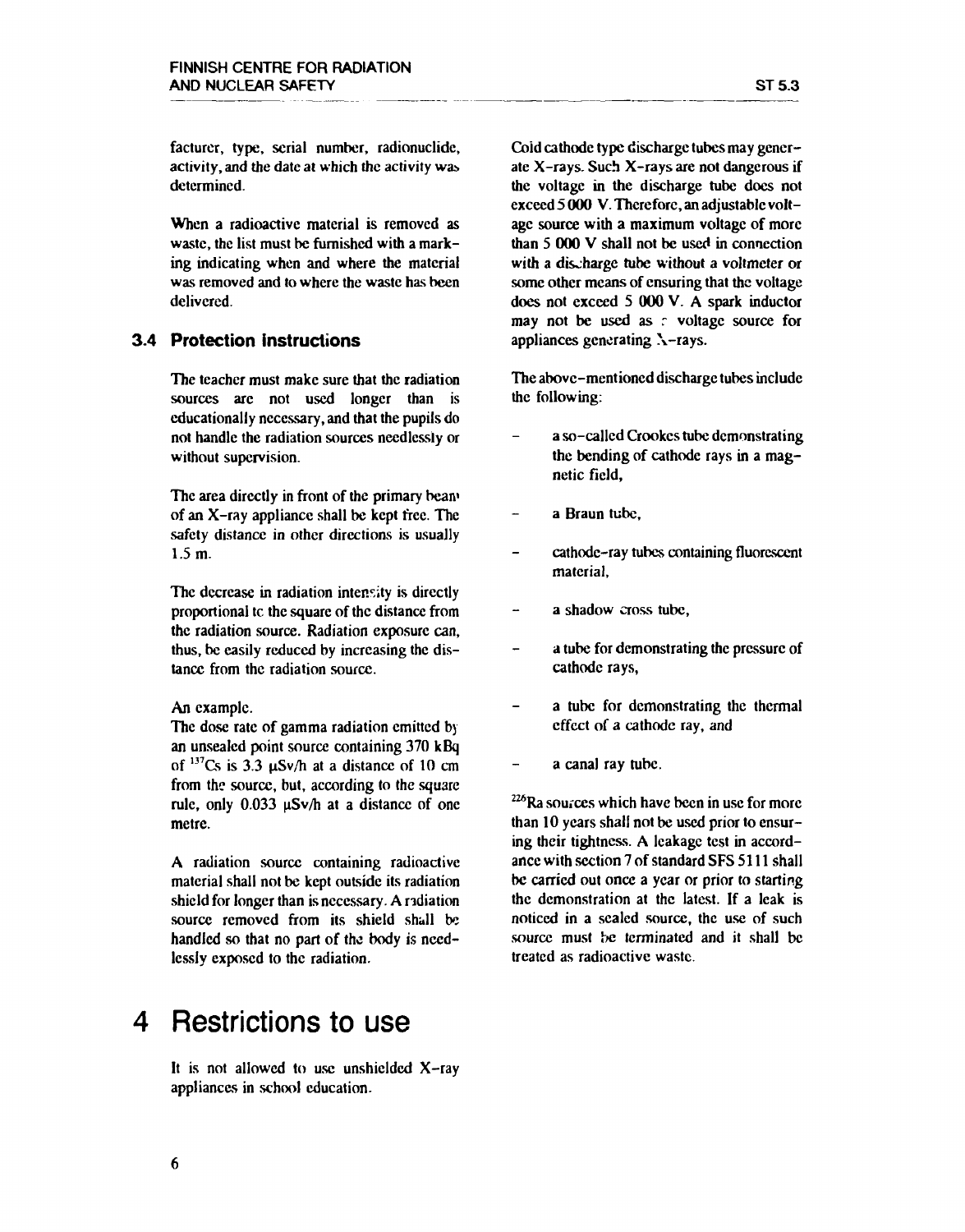## **5 Bibliography**

- **1 ICRP Publication 36, Protection against Ionizing Radiation in the Teaching of Science. The International Commission on Radiological Protection, Pergamon Press, Oxford 1983.**
- **2 SFS 5111, Sealed radioactive sources. Leak test methods during use (in Finnish).**
- **3 Radiation and Safety. Toivonen, H.Rytömaa, T. and Vuorinen, A. (editor). State Printing Office, 1988 (in Finnish).**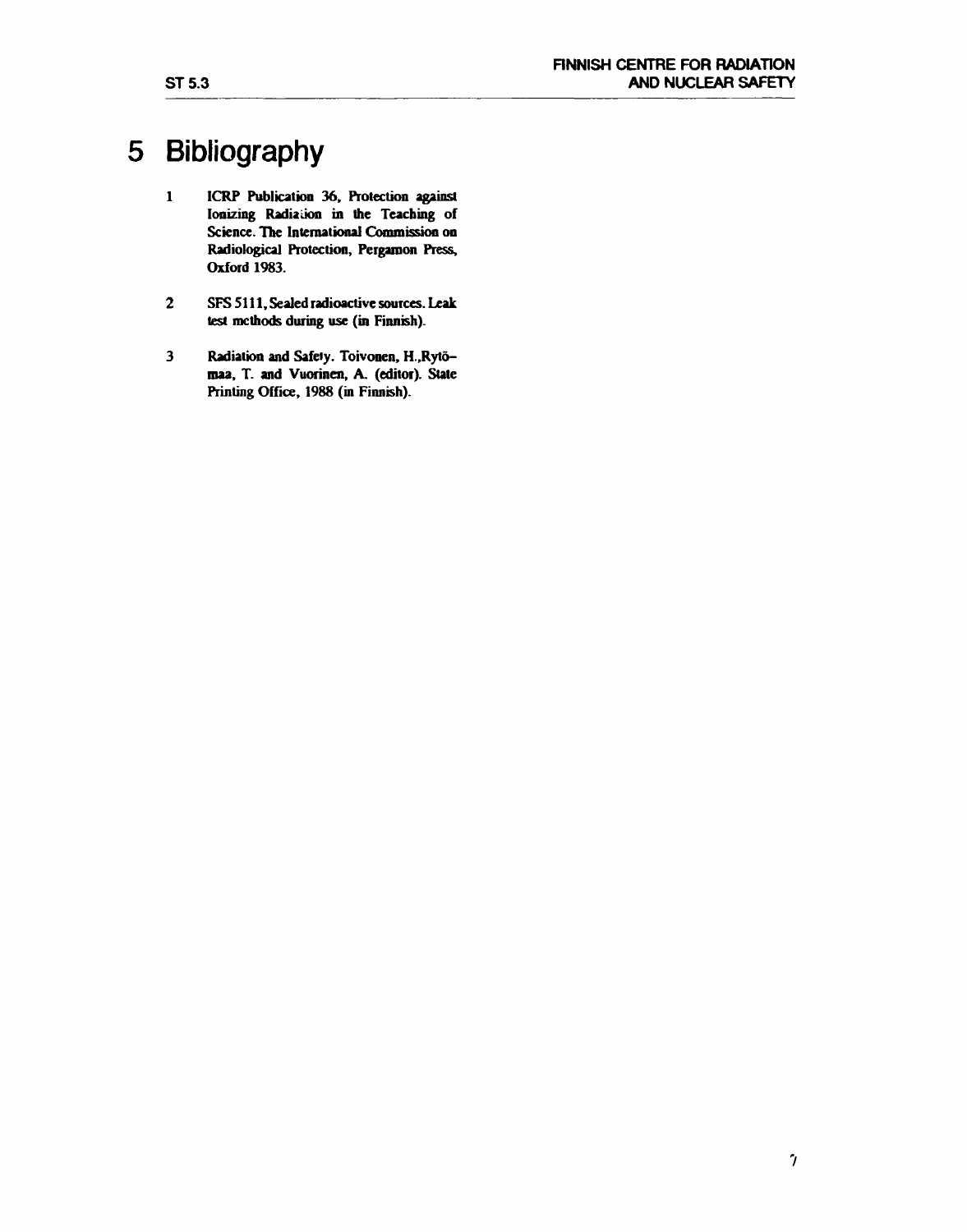### **APPENDIX A**

### **RADIATION SAFETY WHEN USING DEMONSTRATION AIDS**

- **1. Make sure that the radiation sources are not damaged and that their safety mechanisms function properly.**
- **2. Follow the operating instructions for the appliance in question.**
- **3. Use radiation sources only for as long as is educationally necessary.**
- **4. During the demonstration, make sure that nobody is directly in front of the primary beam of an X-ray appliance, and that the pupils do not handle the radiation sources needlessly or without supervision.**
- 5. Do not keep a radiation source containing radioactive material needlessly outside its shield. **Always handle an unshielded radiation source in such a way as to ensure that no part of the body is needlessly exposed to the radiation.**
- **6. Return the radiation sources to their storage place immediately after the demonstration.**
- **7. Damaged or misplaced radiation sources must be reported to the person responsible for the radiation safety.**
- **8. For more information about the use of radiation, contact the Department of Radiation Safety of the Finnish Centre for Radiation and Nuclear Safety (phone 90-70821).**

**THE PERSON RESPONSIBLE FOR RADIATION SAFETY AT THIS SCHOOL IS:**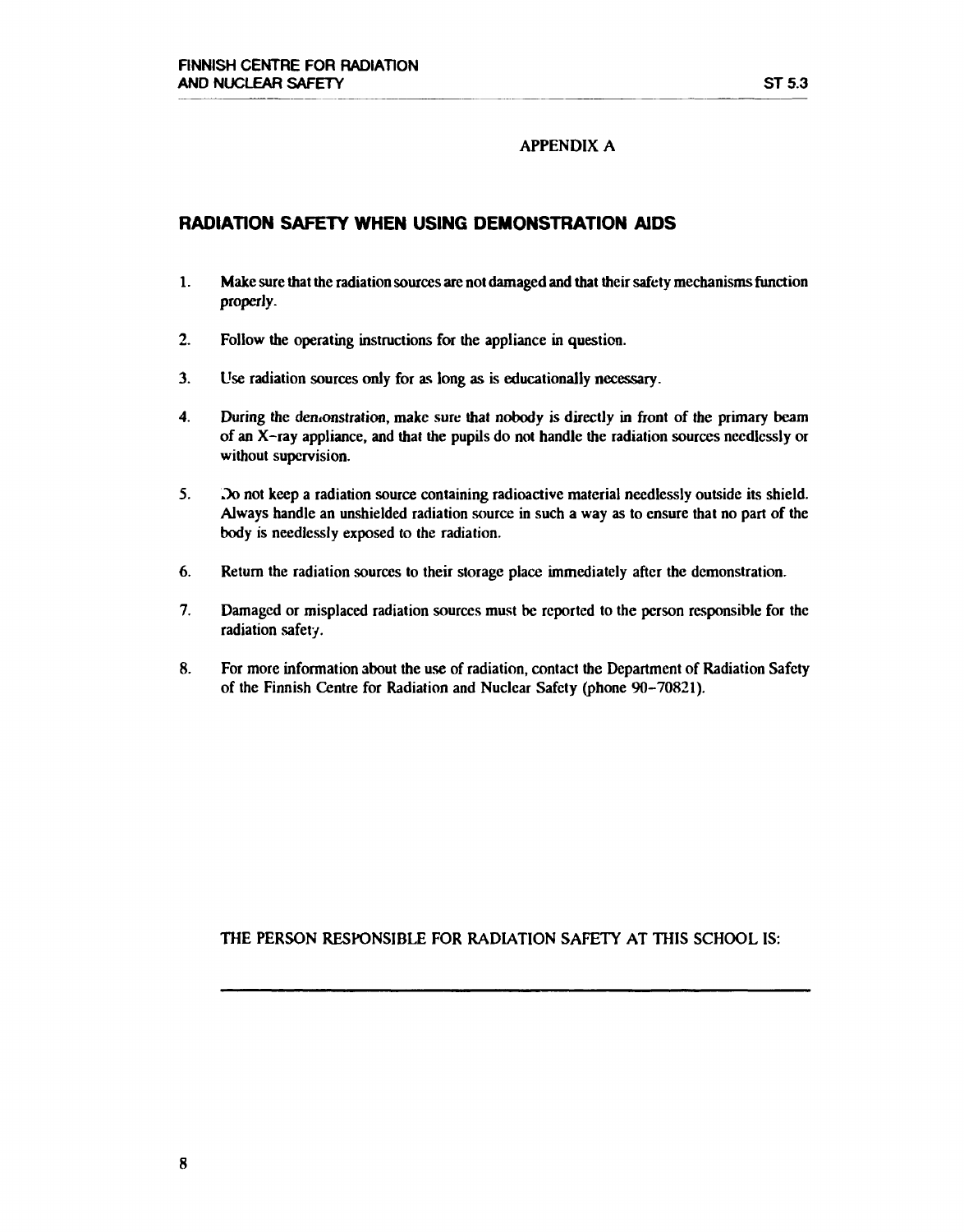### **APPENDIX B**

### **DEFINITIONS**

**Activity** refers to the number of spontaneous nuclear transformations in a given amount of radionuclides or material during a given period of time divided by this period of time. The unit of activity is becquerel (Bq). An activity of one becquerel is possessed by the amount of material in which one nuclear transformation occurs per second on average.

**Unsealed source** refers to a radiation source in which the radioactive material is not shielded by a tight casing.

**Effective dose** refers to the weighted sum of the equivalent doses of tissues and organs exposed to radiation. The unit of effective dose is sievert (Sv). 1 Sv = 1 J/kg.

**Equivalent dose** refers to a dose which is obtained by dividing the average energy absorbed from the radiation to the tissue or organ by the mass of the tissue or organ, and multiplying the quotient by the weighting factor of the radiation. The unit of equivalent dose is sievert (Sv). 1 Sv = 1 J/kg.

**Ionizing radiation** refers to radiation which produces ions in the medium. Ionizing radiation includes gamma, X-ray, alpha and beta radiation, as well as fast electrons, neutrons, protons and other nucleons.

**Radioactive material** refers to material which contains one or more radionuclides.

**Radioact ive waste** refers to radioactive materials, and equipment, goods and materials contaminated by radioactive materials, that have  $r \gamma$  use and must be rendered harmless owing to their radioactivity.

**Radionuclide** refers to a nuclide which decays by itself and emits ionizing radiation.

**Radiation appliance** refers to an appliance that produces radiation by electricity or contains radioactive material.

**Radiation source** refers to a radiation appliance or radioactive material.

**Radiation use** refers to the use and production of and trade in radiation sources as well as the related functions, such as possession, keeping, servicing, repairing, installation, importation, exportation, storage, transportation, and rendering radioactive material harmless.

**Sealed source** refers to a radiation source in which the radioactive material is encapsulated or covered so as to ensure that the material cannot be touched or that it does not spread out in the conditions in which it is meant to be used.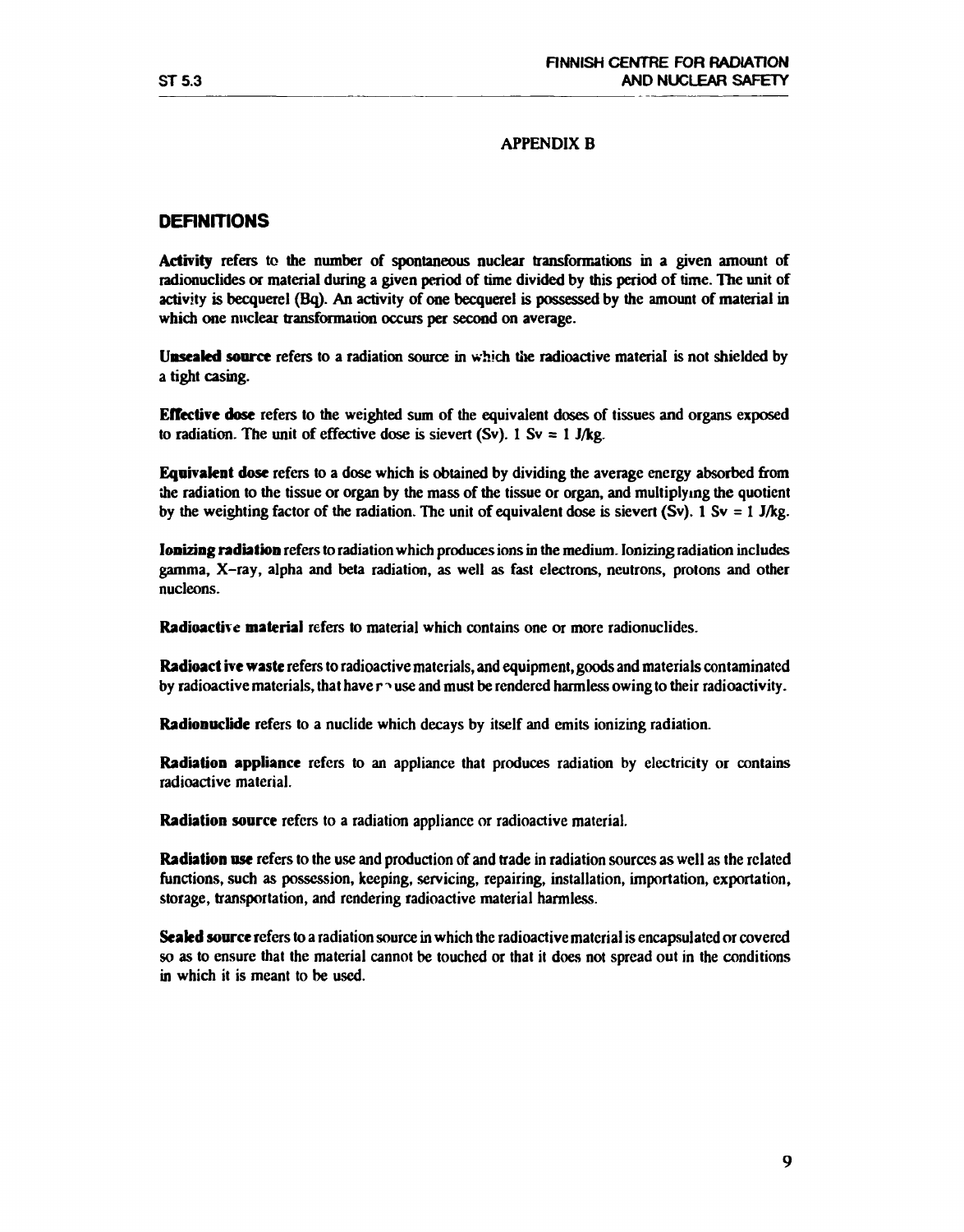## **ST(SS) GUIDES**

### **General Guides**

- ST 1.2 Application of maximum radiation ex**posure values and monitoring of radiation exposure, 31 March 1992 (in English, Finnish and Swedish)**
- **ST 1.3 Safety signs denoting radiation sources, 9 April 1992 (in Finnish and Swedish)**
- **ST 1.4 Organization for the use of radiation, 24 October 1991 (in Finnish and Swedish)**
- **ST 1.5 Maximum values and classification of radionuclides, 26 November 1991 (in English, Finnish and Swedish)**
- **ST 1.6 Monitoring of radiation exposure and registration of doses, 16 December 1992 (in English, Finnish and Swedish)**
- **ST 1.7 Health surveillance of persons engaged in radiation work, 19 December 1991 (in English, Finnish and Swedish)**

### **Radiation Therapy**

- **ST 2.1 Quality assurance of radiotherapy equipment, 13 January i993 (in Finnish)**
- **SS 2.8 Radiation protection requirements for .adiothcrapy equipment and rooms. High-energy radiotherapy equipment, 21 December 1989 (in English, Finnish and Swedish)**
- **SS 2.9 Radiation protection requirements for radiotherapy equipment and rooms. X -ray therapy equipment (25 kV ... 400 kV), 21 December 1989 (in Finnish and Swedish)**
- **SS 2.10 Radiation protection requirements for radiotherapy equipment and rooms. Afterloading therapy equipment, 21 December 1989 (in Finnish and Swedish)**

### **Diagnostic Radiology**

- **SS 3.1 Dentil X-ray equipment: type inspection and technical requirements, 25 February 1987 (in English, Finnish and Swedish)**
- **SS 3.2 Radiation safety requirements for mammographic equipment, 17 February 1987 (in English, Finnish and Swedish)**
- **ST 3.3 Diagnostic X-ray equipment and its use, 27 August 1992 (in English, Finnish and Swedish)**
- **ST 3.4 Quality control of X-ray image-intensificr television chains, 24 October 1991 (in Finnish and Swedish)**
- **ST 3.5 Quality control of diagnostic X-ray equipment and film processing, 3 December 1991 (in Finnish and Swedish)**
- **ST 3.6 Radiation shielding of X-ray examination rooms, 20 December 1991 (in English, Finnish and Swedish)**

### **Measurement of Radiation**

**ST 4.2 Radiation meters for civil defence, 6 June 1991 (in English and Finnish)** 

### **industry, Research, Education and Commerce**

- **ST 5.1 Radiation safety of scaled sources and equipment containing them, 27 August 1992 (in English, Finnish and Swedish)**
- **ST 5.3** Use of *ionizing radiation* in the teaching **of physics and chemistry, 14 December 1992 (in English, Finnish and Swedish)**
- **SS 5.4 Import and export of and trade with radioactive materials and equipment containing them, 9 January 1989 (in English, Finnish and Swedish)**
- **SS 5.6 Radiation safety in industrial radiography, 6 January 1989 (in English, Finnish and Swedish)**
- **SS 5.8 Installation, repair and maintenance of radiological equipment used for medical purposes, 28 March 1988 (in English, Finnish and Swedish)**
- **SS 5.9 Transport of radioactive materials, 16 May 1989 (in Finnish)**

### **Unsealed Sources and Radioactive Wastes**

- **ST 6.1 Radiation safety requirements for radionuclide laboratories, 30 May 1991 (in English, Finnish and Swedish)**
- **ST 6.2 Radioactive wastes and discharges, 20 December 199] (in English, Finnish and Swedish)**